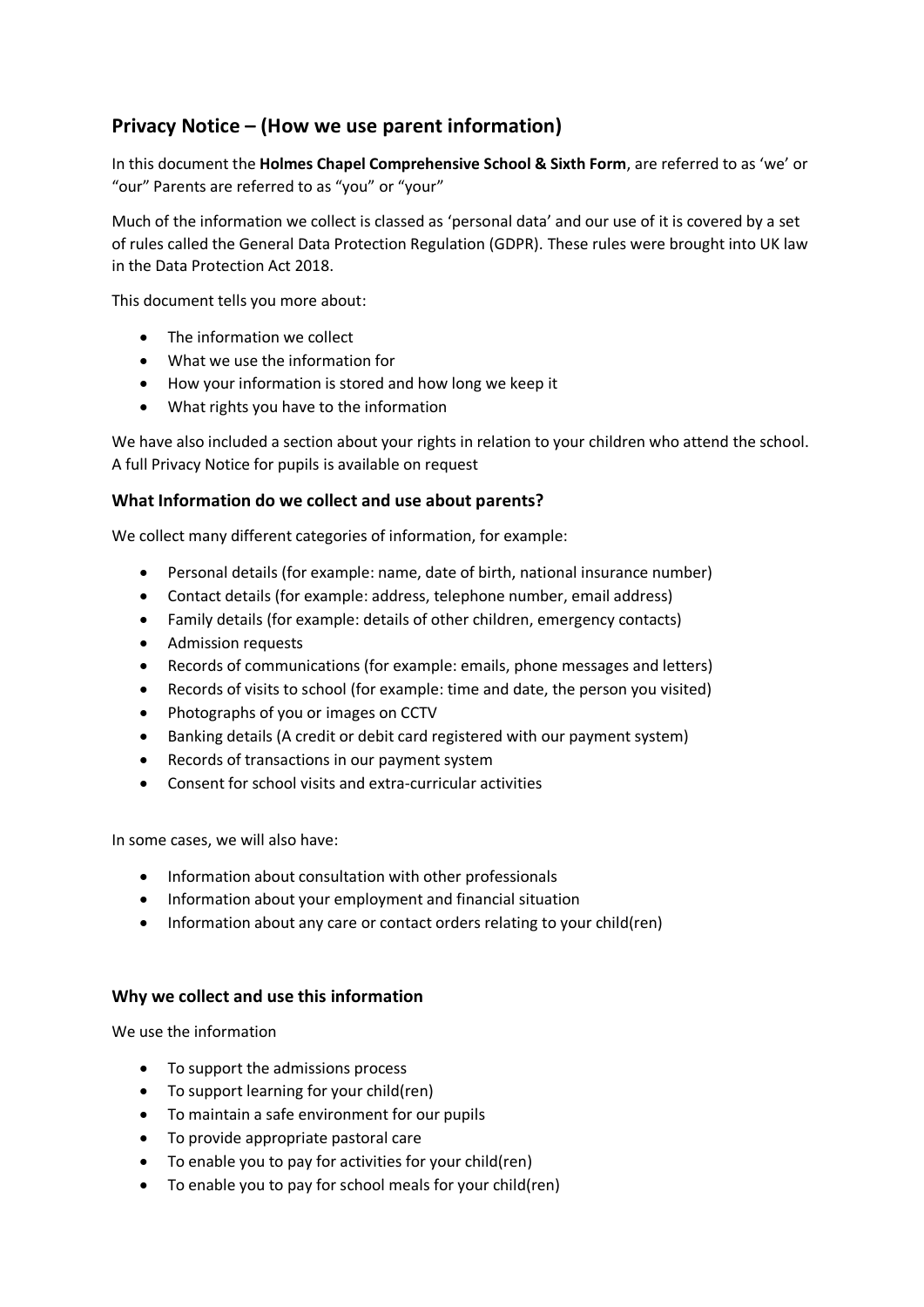- To enable free school meals to be provided
- To comply with our legal obligations to share information
- To ensure your health and safety if you visit school
- To keep you up to date with news about the school

# **The legal basis for using this information**

Depending on the purpose, our use of your information will be legal due to one of the following:

- Informed consent given by you [Article  $6(1)(a)$ ] For example: The use of banking information in our payment service
- To meet a legal requirement  $[Article 6(1)(c)]$ For example: Providing your contact details to the local authority
- To protect the vital interests of you or someone else [Article 6(1)(d) For example: Giving your contact details to emergency services
- Delivering a public task  $[Article 6(1)(b)]$ For example: Recording communications about your child(ren) being absent from school

# **Storing your personal data**

Some of the personal data that we collect, and use, is added to the Educational Record for your child(ren).

Other data that we collect from you will be stored in paper files or on our computer systems.

Some personal data is kept for different lengths of time. For example:

- Records of admission to the school are kept permanently. We do this as pupils often ask us to confirm the dates, they attended the Academy.
- Correspondence about a child's absence is kept for the current year and 2 years afterwards
- Records of your visits to schools are kept for the current year and 6 years afterwards

If you'd like to know how long we keep a specific piece of personal data, please contact the Data Protection Administrator whose details can be found at the end of this Privacy Notice.

## **Sharing your personal data**

At times we will share your personal data with other organisations and people. We will only do this when we are legally required to do so, when our policies allow us to do so or when you have given your consent.

Examples of people we may share personal data with are:

• Family, associates and representatives of the person whose personal data we are processing who are authorised to receive the data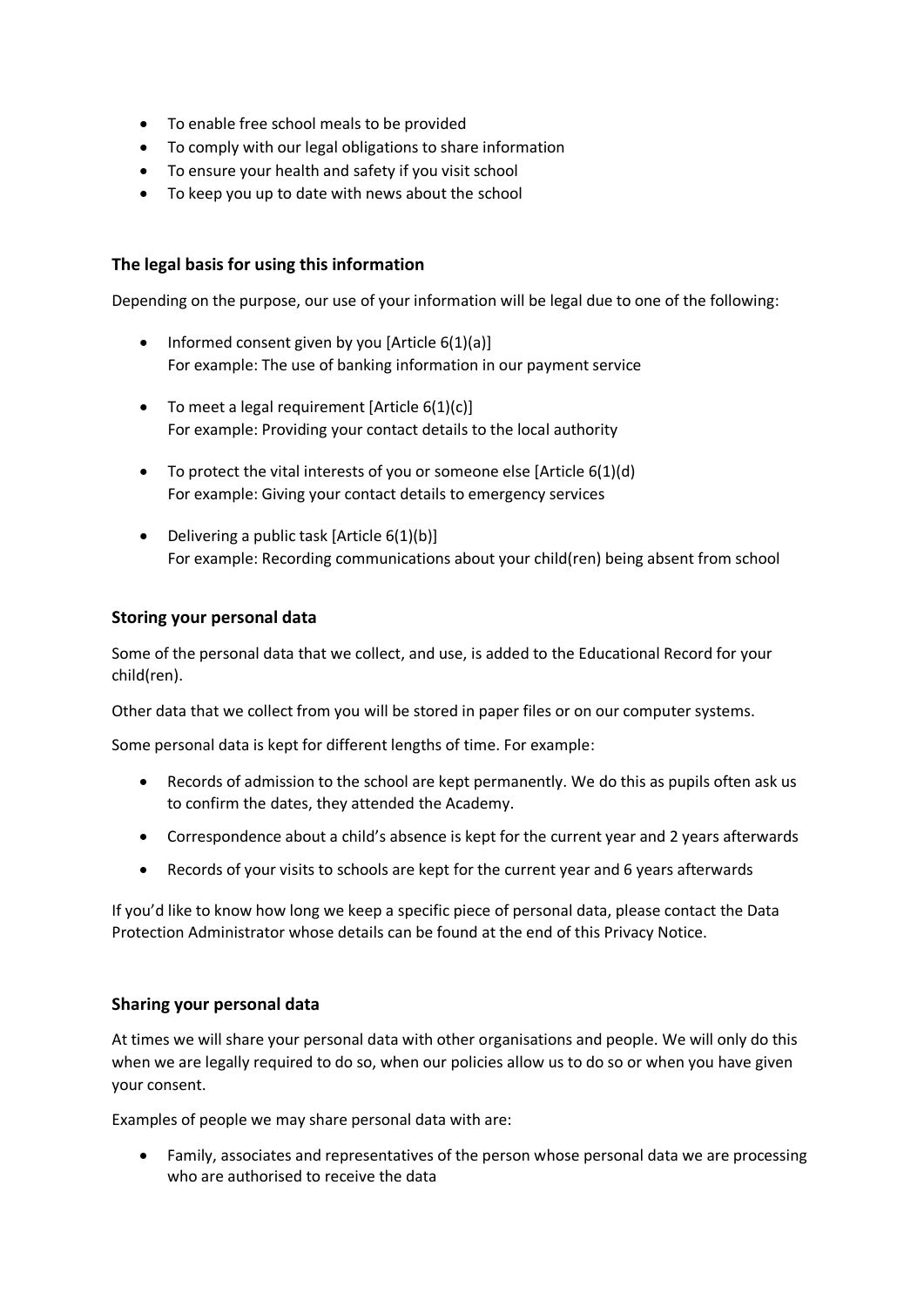- Cheshire East Council
- The Department for Education
- Healthcare, social and welfare organisations
- Police forces and Courts
- Voluntary and charitable organisations
- Our suppliers and service providers

Where we share your personal data with someone who is a supplier or service provider, we have taken steps to ensure that they treat your personal data in a way that meets the requirements of the GDPR.

## **Your rights to your personal data**

You have rights relating to the personal data that we collect and use. Depending on the legal basis we are using the information you have different rights. If we are using your personal data based on your consent, you can withdraw that consent and we will stop using that personal data. Withdrawing your consent will need to be recorded in writing, please contact the Data Protection Administrator.

## **The right to be informed:**

If you ask us, we must tell you if we are collecting or using your personal data.

If we are collecting or using your personal data, you have:

## **The right of access to your personal data**

You have the right to view the personal data that we hold about you, to receive a copy of the data and to be given more information about the data including any transfer to countries who do not fall under the requirements of the GDPR.

Some information we hold cannot be accessed in this way. If you ask for information that is not available, there may be other ways of accessing it and we can help you.

To have access to your personal data we will need to collect details of what you want and in the first instance you can contact the Data Protection Administrator whose details can be found at the end of this Privacy Notice. You will also need to supply us with standard information to verify your identity.

## **Other rights**

You also have rights to ask us to correct inaccurate personal data, to ask us to stop using it or to object to us using it. For some data you may have to right to ask us to erase it, or to provide it in an electronic format that you can give to someone else. For some personal data if we are subjecting it to automated decision making then you have the right to object to this as request that a person is involved.

You will be given full details of these rights if you request access to your personal data or you can ask the Data Protection Administrator.